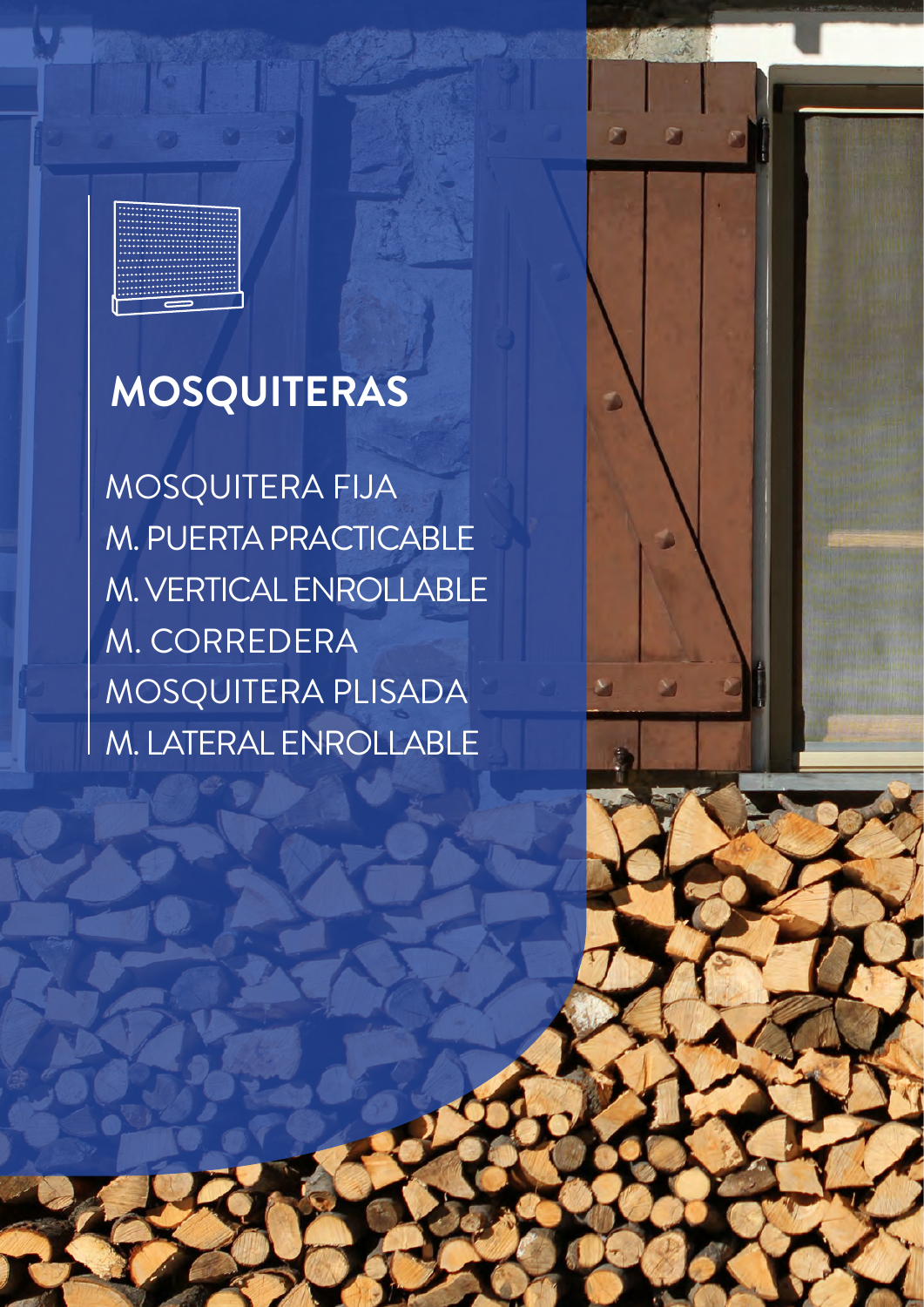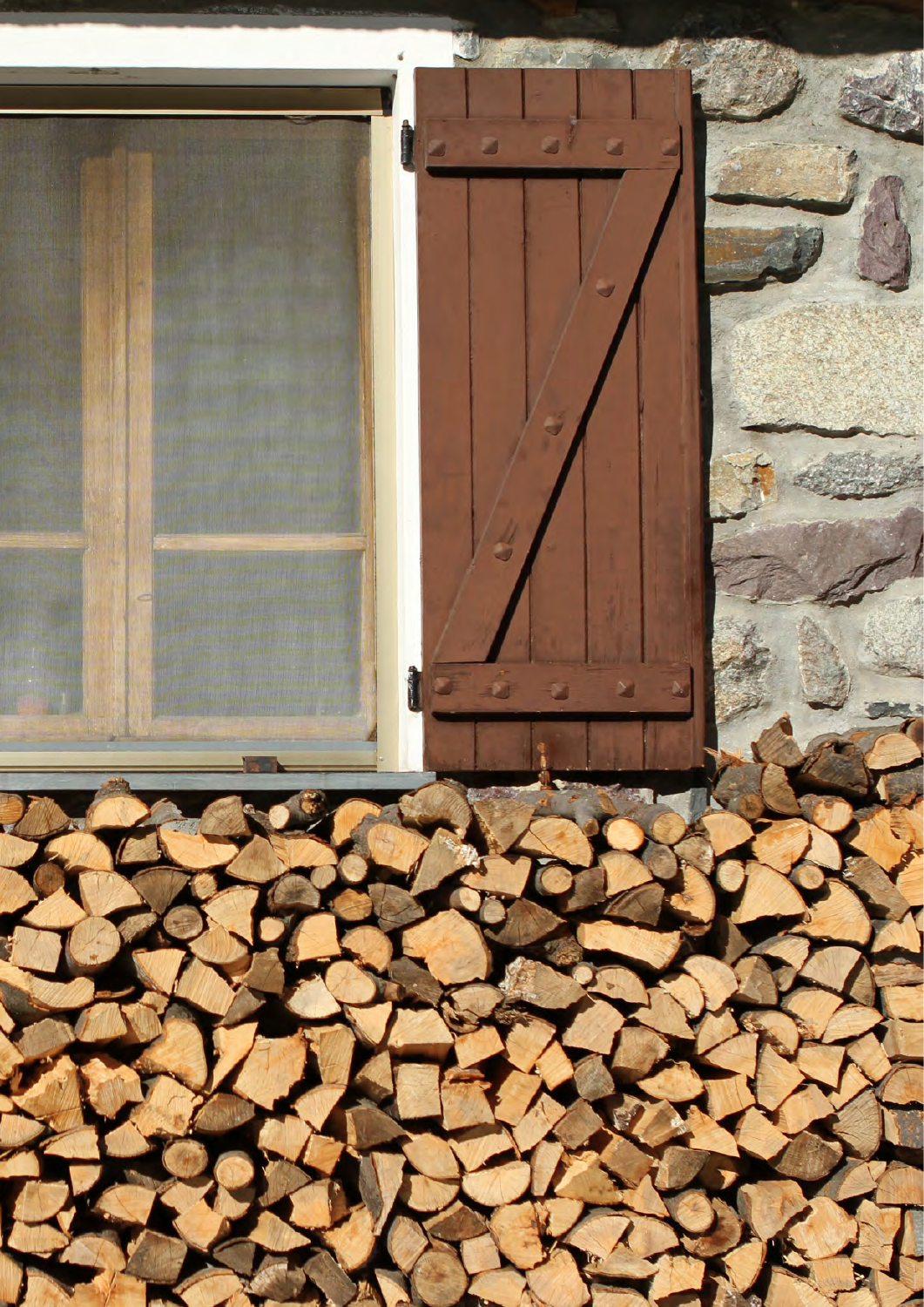### **MOSQUITERAS** MOSQUITERA FIJA



### MOSQUITERA FIJA COMPLETA

| ALTO/ ANCHO |     | 80 | 90  | 100 | 110 | 120 | 130 | 140 | 150 | 160 | 170 | 180 | 190 | 200 | 210 | 220 | 230 |
|-------------|-----|----|-----|-----|-----|-----|-----|-----|-----|-----|-----|-----|-----|-----|-----|-----|-----|
| 60          | 42  | 45 | 47  | 49  | 51  | 53  | 55  | 58  | 62  | 67  | 69  | 72  | 74  | 76  | 78  | 80  | 83  |
| 70          | 45  | 47 | 49  | .51 | 53  | 55  | 58  | 62  | 67  | 69  | 72  | 74  | 76  | 78  | 80  | 83  | -84 |
| 80          | 47  | 49 | 51  | 53  | 55  | 58  | 62  | 67  | 69  | 72  | 74  | 76  | 78  | 80  | 83  | 84  | 86  |
| 90          | 49  | 51 | 53. | 55  | 58  | 62  | 67  | 69  | 72  | 74  | 76  | 78  | 80  | 83  | 84  | 86  | 88  |
| 100         | 51  | 53 | 55. | 58  | 62  | 67  | 69  | 72  | 74  | 76  | 78  | 80  | 83  | 84  | 86  | 88  | 90  |
| 110         | 53. | 55 | 58  | 62  | 67  | 69  | 72  | 74  | 76  | 78  | 80  | 83  | 84  | 86  | 88  | 90  | 93  |
| 120         | 55  | 58 | 62  | 67  | 69  | 72  | 74  | 76  | 78  | 80  | 83  | 84  | 86  | 88  | 90  | 93  | 95  |
| 130         | 58  | 62 | 67  | 69  | 72  | 74  | 76  | 78  | 80  | 83  | 84  | 86  | 88  | 90  | 93  | 95  | 98  |
| 140         | 62  | 67 | 69  | 72  | 74  | 76  | 78  | 80  | 83  | 84  | 86  | 88  | 90  | 93  | 95  | 98  | 100 |
| 150         | 67  | 69 |     | /4  | 76  | 78  | 80  | 83  | 84  | 86  | 88  | 90  | 93  | 95  | 98  | 100 | 101 |

INCREMENTO POR COLOR BRONCE O PLATA: +15% INCREMENTO POR LACADO ESPECIAL: CONSULTAR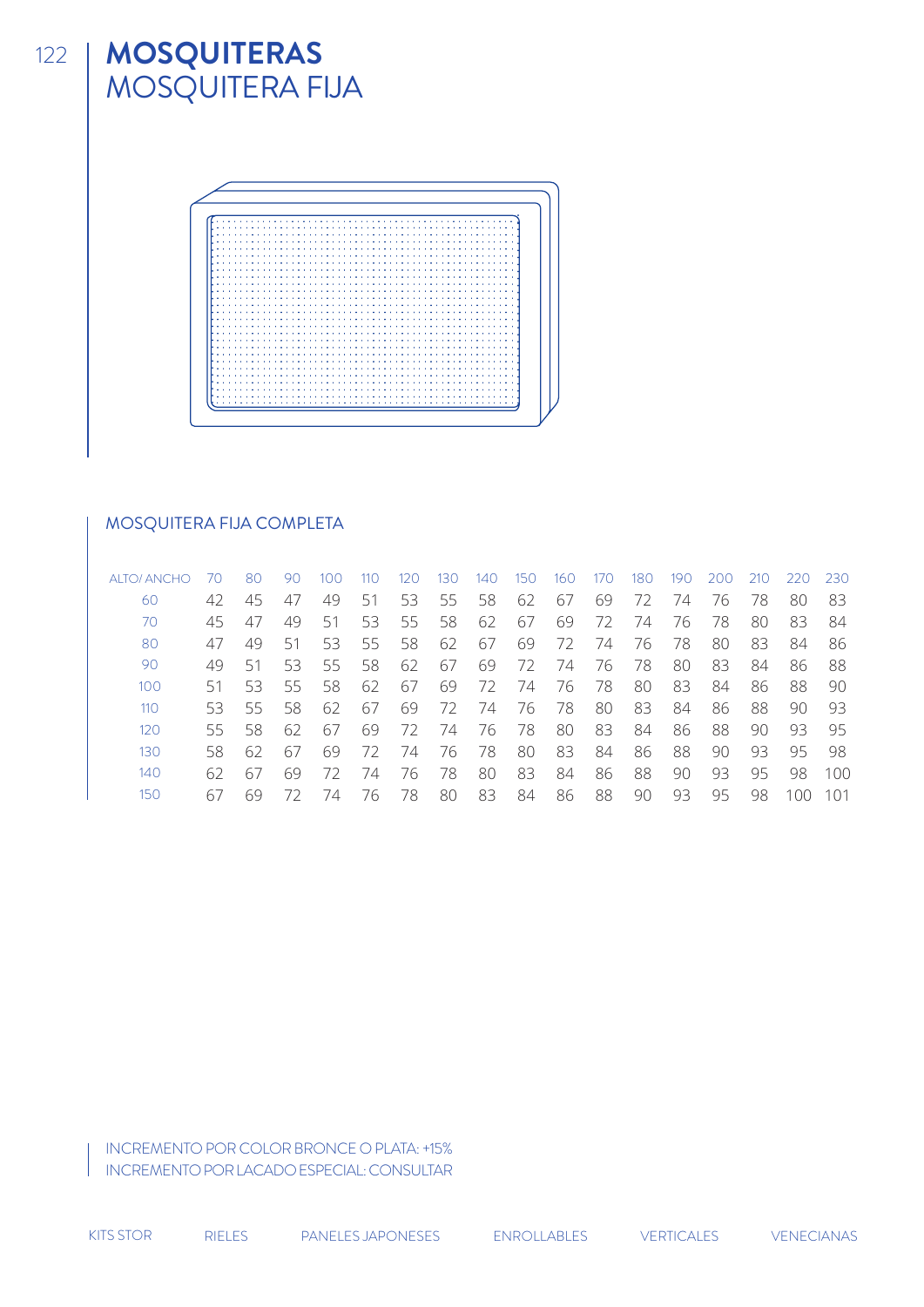# **MOSQUITERAS** MOSQUITERA PUERTA PRACTICABLE



### MOSQUITERA PUERTA PRACTICABLE COMPLETA

| ALTO/ANCHO 70 90 120 140 160 180 |                         |  |  |
|----------------------------------|-------------------------|--|--|
| 200 453 477 733 753 781 801      |                         |  |  |
| 210                              | 462 485 753 774 801 822 |  |  |
| 220 471 492 773 795 822 842      |                         |  |  |

LAS PUERTAS PRACTICABLES CON UN ANCHO MÁXIMO DE 90 cm. SE FABRICAN EN UNA SOLA HOJA. SI MIDE MÁS DE 90 cm. SE FABRICAN EN DOS HOJAS.

INCREMENTO POR COLOR BRONCE O PLATA: +15% INCREMENTO POR LACADO ESPECIAL: CONSULTAR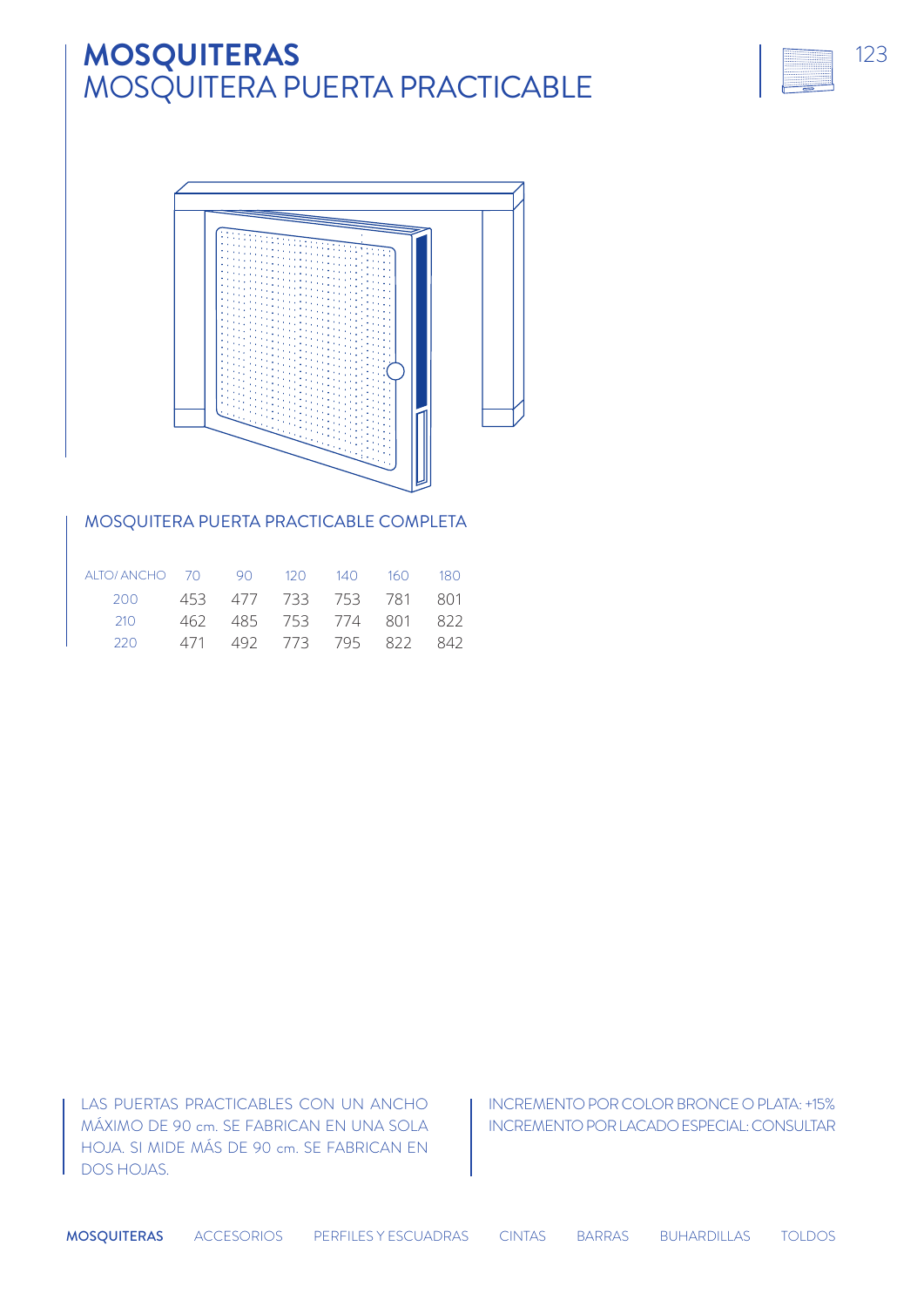## **MOSQUITERAS** MOSQUITERA VERTICAL ENROLLABLE



### MOSQUITERA VERTICAL ENROLLABLE COMPLETA

| ALTO/ANCHO | 60   | 70  | 80 | 90                                                  | $100 - 110$                             |  | 120 130 140 150 160 |  | 170                                 | 180 |
|------------|------|-----|----|-----------------------------------------------------|-----------------------------------------|--|---------------------|--|-------------------------------------|-----|
| 40         |      | 78  | 86 |                                                     | 93 100 108 115 122 130 135 144 151 158  |  |                     |  |                                     |     |
| 60         | 75   | 82  | 90 | 97                                                  |                                         |  |                     |  | 105 112 120 127 134 141 149 156 163 |     |
| 80         | 79   | 87  | 94 |                                                     | 102 109 115 124 131 138 130 153 160 167 |  |                     |  |                                     |     |
| 100        | 83   | 91  | 98 | 106 113 121 128 135 143 150 157 164 172             |                                         |  |                     |  |                                     |     |
| 120        | 88   | 95. |    | 102 110 117 125 132 139 147 154 161 169 176         |                                         |  |                     |  |                                     |     |
| 140        |      | 97  |    | 106 113 121 129 136 143 151 158 165 173 180         |                                         |  |                     |  |                                     |     |
| 160        | 96.  |     |    | 103 110 117 125 133 140 147 155 162 170 177 184     |                                         |  |                     |  |                                     |     |
| 180        |      |     |    | 100 107 114 122 129 137 144 151 159 166 174 181 189 |                                         |  |                     |  |                                     |     |
| 200        |      |     |    | 111 120 129 138 146 155 164 173 182 191 199 208 217 |                                         |  |                     |  |                                     |     |
| 220        |      |     |    | 115 124 133 141 150 159 168 176 185 194 203 212 221 |                                         |  |                     |  |                                     |     |
| 240        | 119. |     |    | 128 136 145 154 163 171                             |                                         |  |                     |  | 180 189 198 207 216 225             |     |

INCREMENTO POR COLOR BRONCE O PLATA: +15% INCREMENTO POR LACADO ESPECIAL: CONSULTAR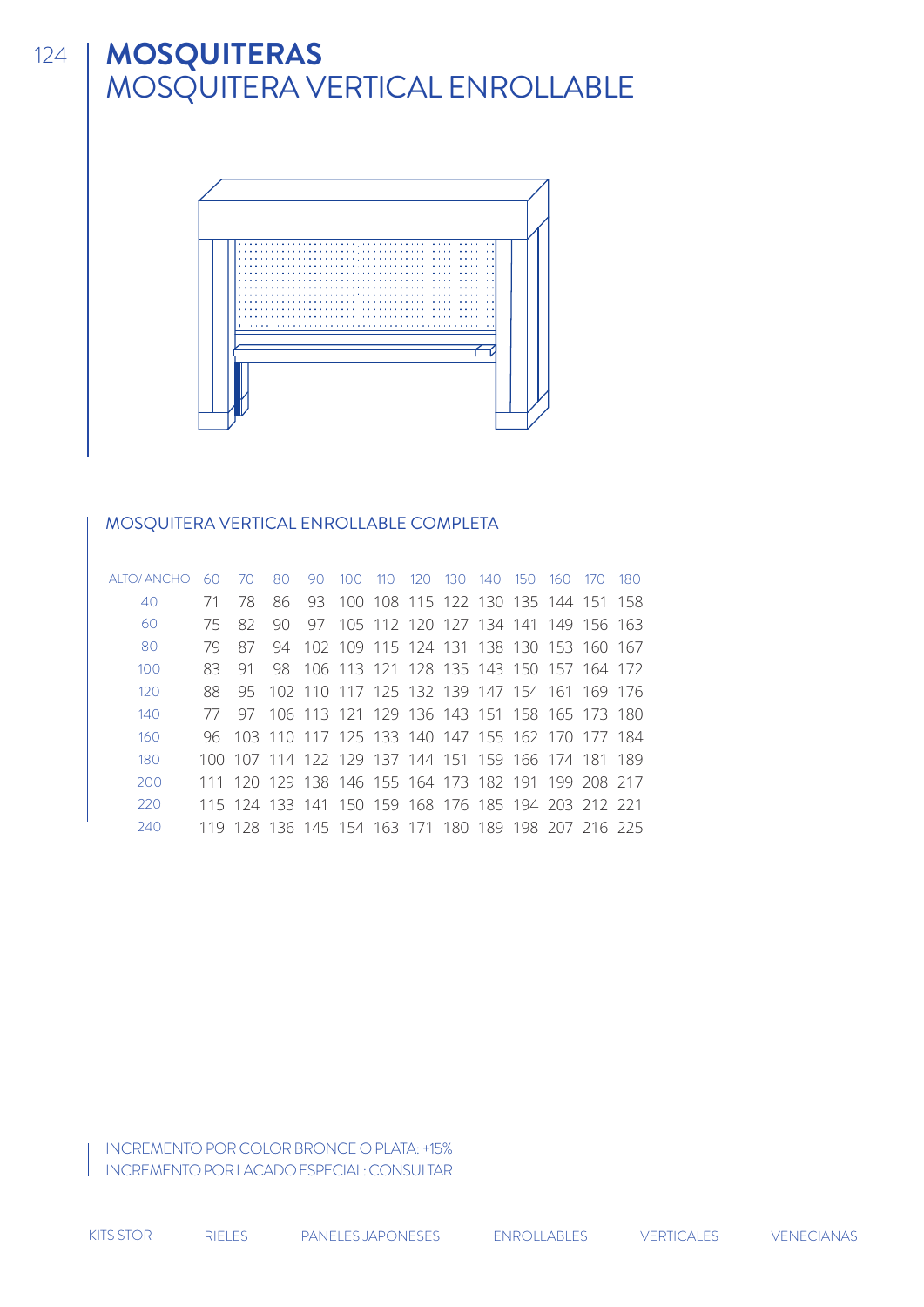### **MOSQUITERAS** MOSQUITERA CORREDERA



#### MOSQUITERA CORREDERA COMPLETA

| <b>ALTO/ ANCHO</b> | 40    | 50 | 60    | 70 | 80  | 90  | 100 | 110 | 120 | 130 | 140   | 150 |
|--------------------|-------|----|-------|----|-----|-----|-----|-----|-----|-----|-------|-----|
| 70                 | 45    | 48 | 50    | 52 | 56  | 57  | 59  | 61  | 63  | 65  | 68    | 70  |
| 80                 | 48    | 50 | 52    | 54 | 58  | 59  | 61  | 63  | 65  | 68  | 70    | 72  |
| 90                 | 50    | 52 | 54    | 57 | 61  | 63  | 65  | 68  | 70  | 72  | 74    | 76  |
| 100                | 52    | 54 | 57    | 61 | 65  | 67  | 68  | 70  | 72  | 74  | 76    | 78  |
| 110                | 54    | 57 | 61    | 65 | 67  | 68  | 70  | 72  | 74  | 76  | 78    | 80  |
| 120                | 57    | 61 | 65    | 67 | 68  | 70  | 72  | 74  | 76  | 78  | 80    | 82  |
| 130                | 59    | 65 | 67    | 68 | 70  | 72  | 74  | 76  | 78  | 80  | 82    | 84  |
| 140                | ----- | 67 | 68    | 70 | 72  | 74  | 76  | 78  | 80  | 82  | 84    | 86  |
| 150                |       | 74 | 76    | 78 | 81  | 83  | 85  | 87  | 89  | 92  | 94    | 96  |
| 160                |       | 76 | 78    | 81 | 83  | 85  | 87  | 89  | 92  | 94  | 96    | 98  |
| 170                |       |    | 80    | 83 | 86  | 87  | 89  | 92  | 94  | 96  | 98    | 100 |
| 180                |       |    | 83    | 86 | 87  | 89  | 92  | 94  | 96  | 98  | 100   | 102 |
| 190                |       |    | 85    | 87 | 89  | 92  | 94  | 96  | 98  | 100 | 102   | 105 |
| 200                |       |    | ----- | 90 | 92  | 94  | 96  | 98  | 100 | 102 | 105   | 107 |
| 210                |       |    |       | 93 | 94  | 96  | 98  | 100 | 102 | 105 | 107   | 109 |
| 220                |       |    |       |    | 96  | 98  | 100 | 102 | 105 | 107 | 109   | 112 |
| 230                |       |    |       |    | 99  | 100 | 102 | 105 | 107 | 112 | ----- |     |
| 240                |       |    |       |    | 100 | 102 | 105 | 107 | 112 |     |       |     |

A PARTIR DE 140 mm. DE ALTURA SE AÑADE UN TRAVESAÑO INCLUIDO EN EL PRECIO.

INCREMENTO POR PERFIL DE ALUMINIO "U" O "Z" PARA GUIAR LAS MOSQUITERAS: +9,50€ m./l. INCREMENTO POR COLOR PLATA O BRONCE: +15% INCREMENTO POR LACADO ESPECIAL: CONSULTAR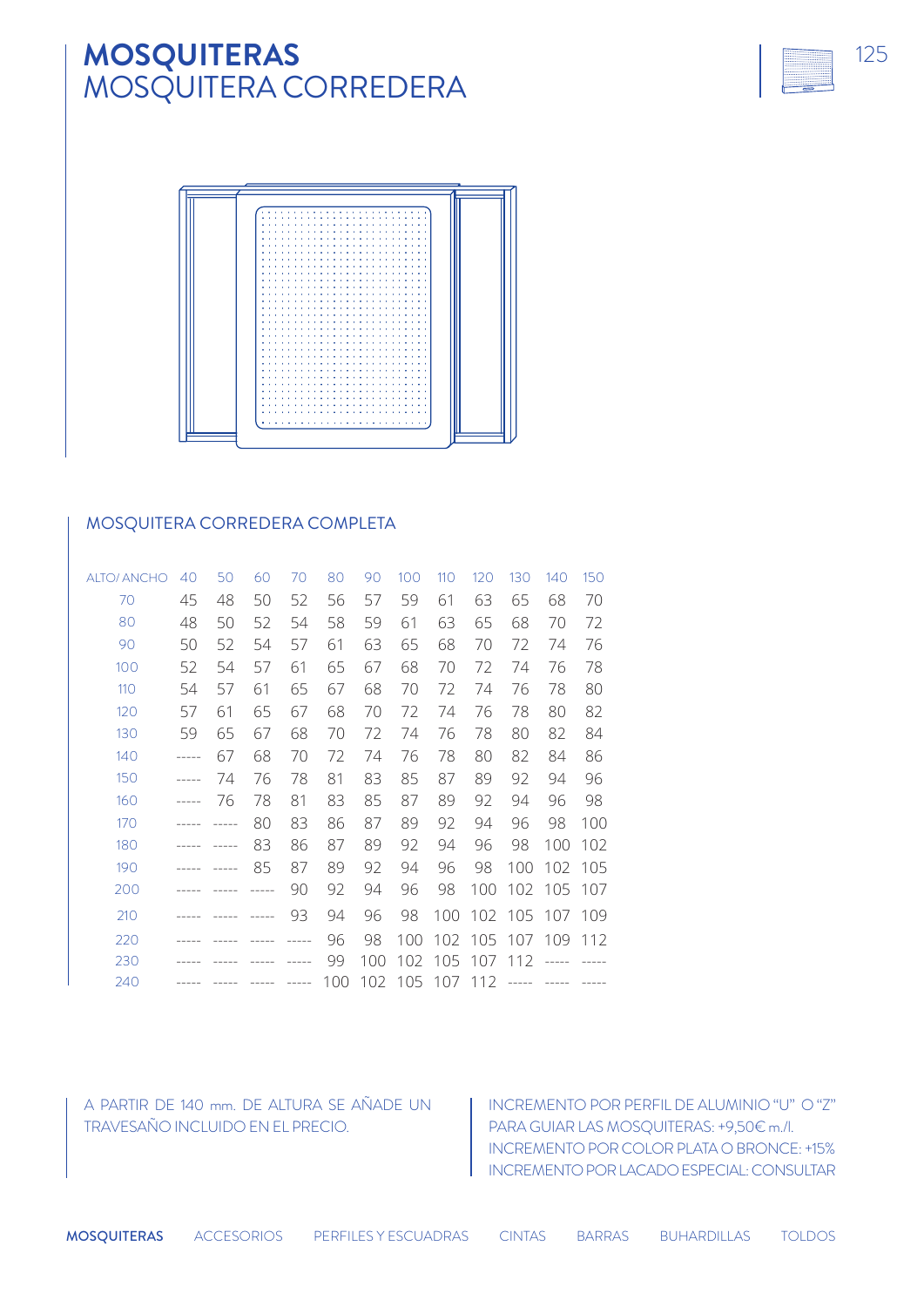### **MOSQUITERAS** MOSQUITERA PLISADA



### MOSQUITERA LATERAL PLISADA COMPLETA

| ALTO/ANCHO 95 110 130 160 180 195 220 260 320 360 |  |  |  |  |                                              |
|---------------------------------------------------|--|--|--|--|----------------------------------------------|
| 200                                               |  |  |  |  | 480 498 528 576 625 955 999 1054 1155 1251   |
| -220-                                             |  |  |  |  | 493 515 542 594 644 986 1030 1084 1185 1290  |
| 250                                               |  |  |  |  | 531 555 586 641 713 1062 1109 1169 1281 1403 |
| 260                                               |  |  |  |  | 548 572 603 658 718 1095 1142 1315 1315 1433 |

INCREMENTO POR PLATA O BRONCE: +15% INCREMENTO POR LACADO ESPECIAL: CONSULTAR. A PARTIR DE 195 cm. SE MONTARÁN EN DOS HOJAS.